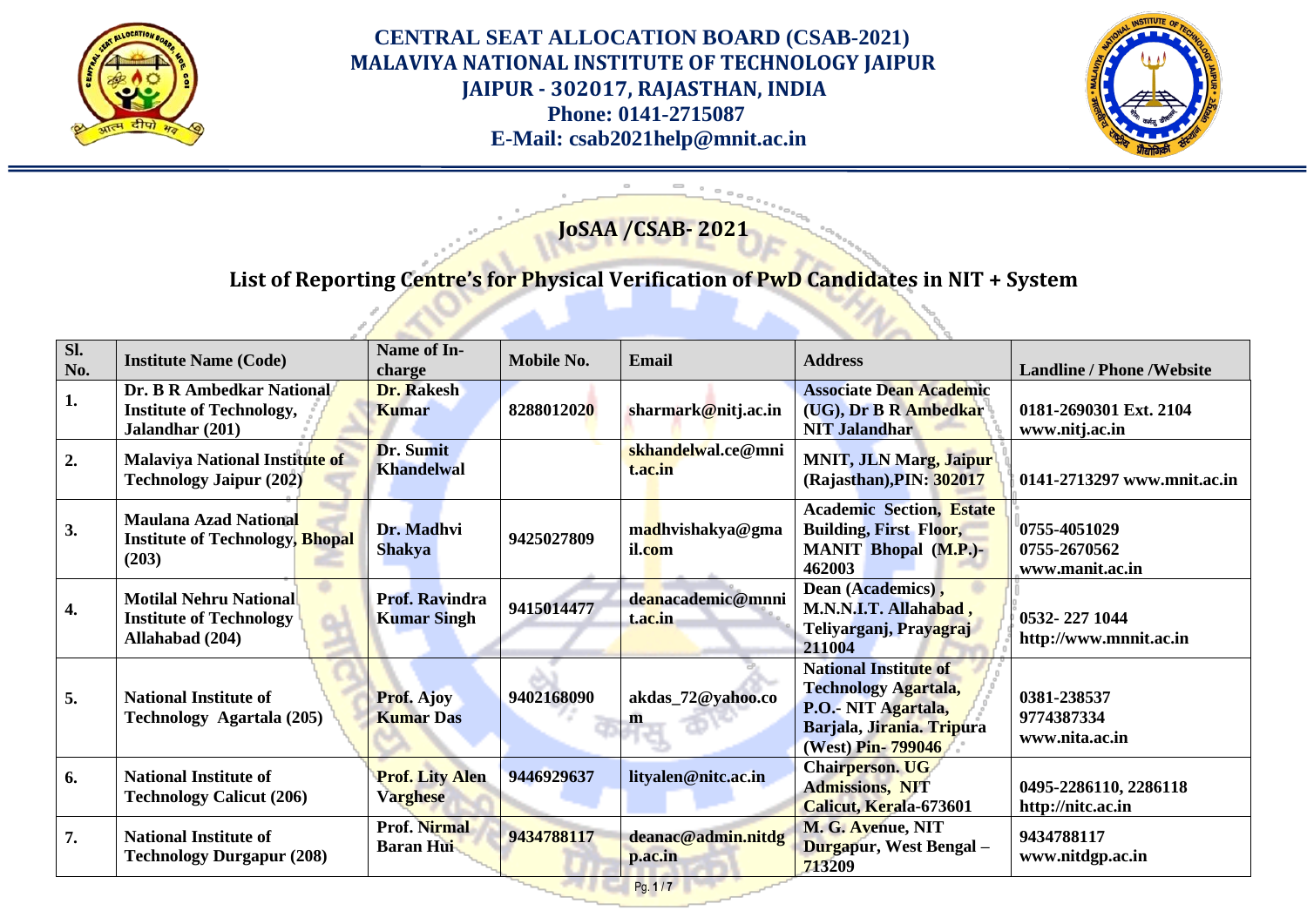



| Sl.<br>No. | <b>Institute Name (Code)</b>                                             | Name of In-<br>charge          | Mobile No.                           | <b>Email</b>                          | <b>Address</b>                                                                                                                                                  | <b>Landline / Phone / Website</b>                  |
|------------|--------------------------------------------------------------------------|--------------------------------|--------------------------------------|---------------------------------------|-----------------------------------------------------------------------------------------------------------------------------------------------------------------|----------------------------------------------------|
| 8.         | <b>National Institute of</b><br><b>Technology Goa (209)</b>              | Dr. Suresh<br><b>Mikkili</b>   | 7588133009                           | mikkili.suresh@nitgo<br>a.ac.in       | <b>Dept. of Electrical and</b><br><b>Electronics Engineering,</b><br><b>National Institute of</b><br><b>Technology Goa,</b><br>Farmagudi, Ponda, Goa,<br>403401 | 7588133009, 9404715466<br>http://www.nitgoa.ac.in/ |
| 9.         | <b>National Institute of</b><br><b>Technology Hamirpur (210)</b>         | Dr. Varun                      | 9882452135                           | varun@nith.ac.in                      | <b>Department of Mechanical</b><br><b>Engineering, National</b><br><b>Institute of Technology</b><br>Hamirpur HP-177006                                         | 01972-254742<br>www.nith.ac.in                     |
| 10.        | <b>National Institute of</b><br>Technology Karnataka,<br>Surathkal (211) | Prof. Vidya<br><b>Shetty K</b> | 9844771919                           | vidyaks95@nitk.edu.<br>in             | <b>NITK Surathkal.</b><br>Srinivasnagar, Mangalore<br>$-575025$                                                                                                 | 08242473003<br>www.nitk.ac.in                      |
| 11.        | <b>National Institute of</b><br><b>Technology Meghalaya (212)</b>        | Dr Ch V Rama<br>Rao            | 9485177069                           | chvramarao@nitm.a<br>c.in             | NIT Meghalaya, Bijni<br>Complex, Laitumkhrah,<br>Shillong, Meghalaya -<br>793003                                                                                | 0364-2501294<br>http:/www.nitm.ac.in/              |
| 12.        | <b>National Institute of</b><br><b>Technology Nagaland (213)</b>         | Dr.J. Arul<br><b>Valan</b>     | 9443109434                           | valan@nitnagaland.a<br>c.in           | <b>NIT Nagaland,</b><br>Chumukedima, Dimapur,<br><b>Nagaland - 797 103</b>                                                                                      | 03862-241808<br>www.nitnagaland.ac.in              |
| 13.        | <b>National Institute of</b><br><b>Technology Patna (214)</b>            | Prof. SK<br><b>Verma</b>       | 0612-2371715<br><b>Extension 166</b> | dy.director@nitp.ac.i<br>$\mathbf n$  | <b>NIT Patna, Ashok</b><br>Rajpath, Patna, Bihar-<br>800005                                                                                                     | 0612-2371715 Extension 166<br>www.nitp.ac.in       |
| 14.        | <b>National Institute of</b><br><b>Technology Puducherry (215)</b>       | <b>THANGAVEL</b><br>S          | 9443676688                           | thangavel.s@nitpy.ac<br>$\mathbf{in}$ | <b>Tiruvettakudy Post,</b><br><b>Karaikal - 609609</b>                                                                                                          | 04368-265235 (135)<br>www.nitpy.ac.in              |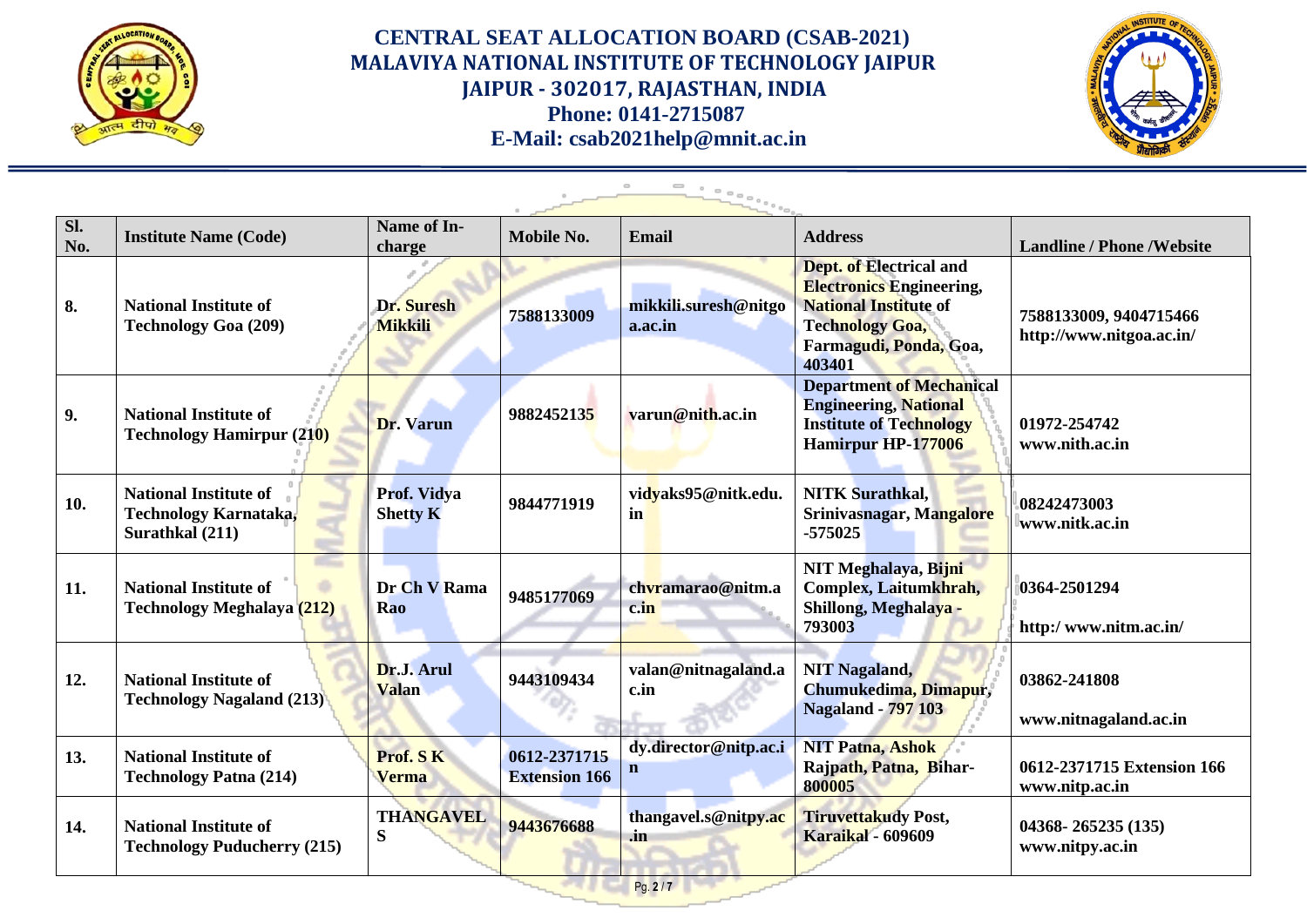



| Sl.<br>No. | <b>Institute Name (Code)</b>                                                 | Name of In-<br>charge                                | Mobile No. | <b>Email</b>                         | <b>Address</b>                                                                                                                                                | <b>Landline / Phone / Website</b>        |
|------------|------------------------------------------------------------------------------|------------------------------------------------------|------------|--------------------------------------|---------------------------------------------------------------------------------------------------------------------------------------------------------------|------------------------------------------|
| 15.        | <b>National Institute of</b><br><b>Technology Raipur (216)</b>               | Dr. (Mrs.) S.<br><b>Gupta</b>                        | 7223857255 | sgupta.ele@nitrr.ac.i<br>$\mathbf n$ | <b>NIT Raipur, G.E. Road</b><br><b>Raipur, Chhattisgarh-</b><br>492010                                                                                        | 7223857255<br>www.nitrr.ac.in            |
| 16.        | <b>National Institute of</b><br><b>Technology Sikkim (217)</b>               | Dr. Ranjan<br><b>Basak</b>                           | 9166467836 | dac@nitsikkim.ac.in                  | NIT Sikkim, Ravangla,<br>South Sikkim, 737139                                                                                                                 | 7479016825<br>www.nitsikkim.ac.in        |
| 17.        | <b>National Institute of</b><br><b>Technology Arunachal Pradesh</b><br>(218) | Dr. Rajen<br><b>Pudur</b>                            | 9436634942 | rejenpudur@nitap.a<br>c.in           | <b>NIT-Arunachal Pradesh,</b><br>Yupia, Dist.-Papumpare,<br><b>PIN-791112</b>                                                                                 | 0360-2911226<br>www.nitap.ac.in          |
| 18.        | <b>National Institute of</b><br>Technology, Jamshedpur (219)                 | Dr. Ch<br><b>Madhusudana</b><br>Rao                  | 7903964968 | cmrao.civil@nitjsr.ac<br>.in         | <b>National Institute of</b><br><b>Technology Jamshedpur,</b><br>Adityapur, Jamshedpur-<br>831014, Saraikela<br><b>Karsawan District,</b><br><b>Jharkhand</b> | 06572374131<br>www.nitjsr.ac.in          |
| 19.        | <b>National Institute of</b><br>Technology, Kurukshetra (220)                | <b>Prof. Sathans</b>                                 | 9416334934 | sathans@nitkkr.ac.in                 | <b>National Institute of</b><br><b>Technology Kurukshetra</b><br>136119 Haryana                                                                               | 01744-233223<br>www.nitkkr.ac.in         |
| 20.        | <b>National Institute of</b><br><b>Technology, Manipur (221)</b>             | <b>Prof RAJESH</b><br><b>KUMAR</b><br><b>BHUSHAN</b> | 8602403633 | rkbsmvdu@gmail.co<br>m               | <b>National Institute of</b><br><b>Technology Manipur,</b><br>Langol, Imphal<br>West, Manipur-795004                                                          | 3852058566<br>www.nitmanipur.ac.in       |
| 21.        | <b>National Institute of</b><br>Technology, Mizoram (222)                    | Dr. Rudra<br><b>Sankar Dhar</b>                      | 9774652745 | rudra.ece@nitmz.ac.i<br>$\mathbf{n}$ | NIT MIZORAM,<br><b>CHALTLANG, AIZAWL,</b><br><b>MIZORAM - 796012</b>                                                                                          | Phone: - 0389-2391699<br>www.nitmz.ac.in |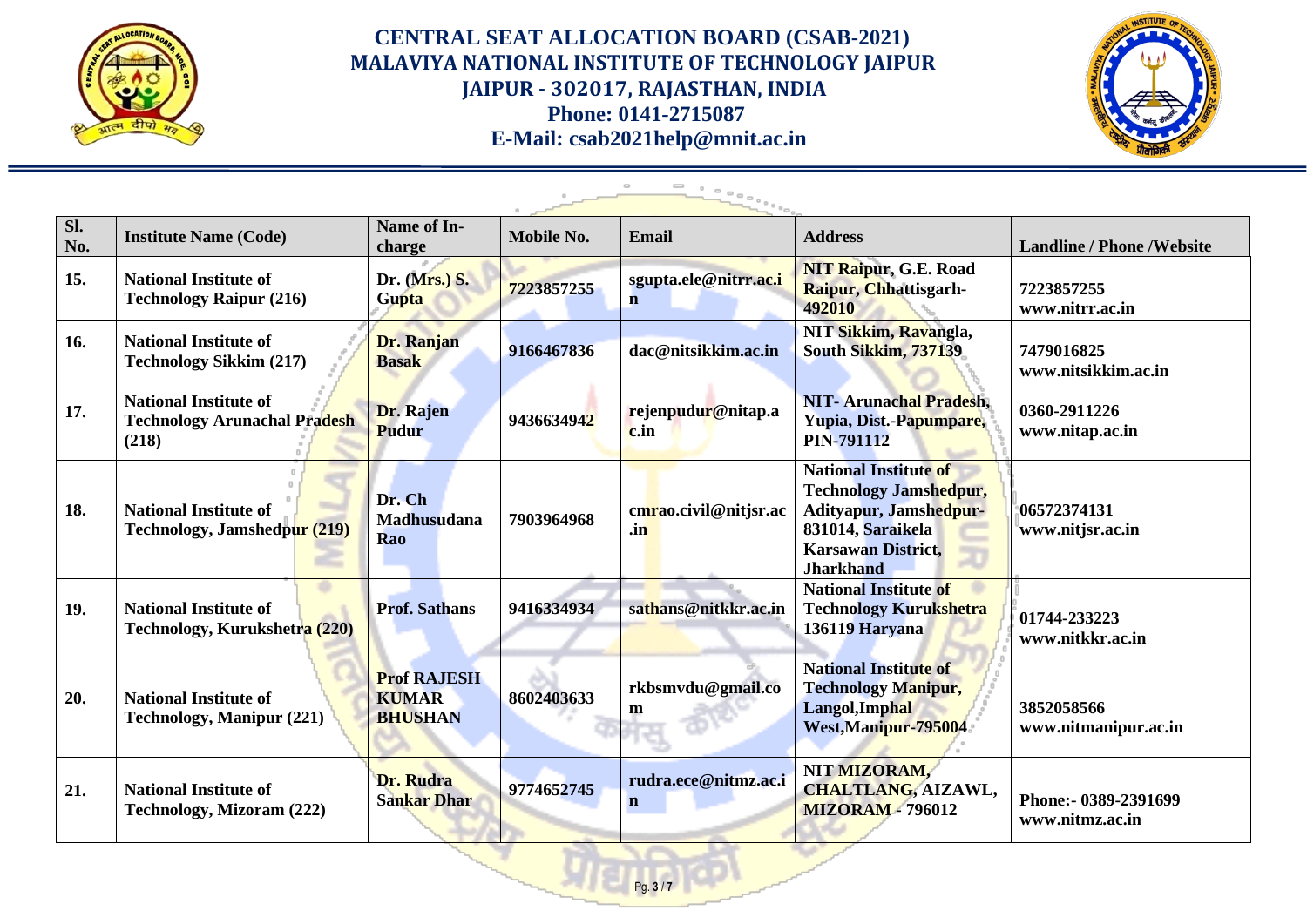



| SI.<br>No. | <b>Institute Name (Code)</b>                                                  | Name of In-<br>charge                     | <b>Mobile No.</b> | <b>Email</b>                   | <b>Address</b>                                                                                                                                                 | <b>Landline / Phone / Website</b>                |
|------------|-------------------------------------------------------------------------------|-------------------------------------------|-------------------|--------------------------------|----------------------------------------------------------------------------------------------------------------------------------------------------------------|--------------------------------------------------|
| 22.        | <b>National Institute of</b><br>Technology, Rourkela (223)                    | Prof. Nihar<br><b>Ranjan Mishra</b>       | 9437462037        | mishran@nitrkl.ac.in           | <b>NIT Rourkela, Rourkela</b><br><b>Odisha</b>                                                                                                                 | 0661-2462695<br>www.nitrkl.ac.in                 |
| 23.        | <b>National Institute of</b><br>Technology, Silchar (224)                     | Dr. Dipankar<br><b>Bhanja</b>             | 9435175552        | dipankar@mech.nits.<br>ac.in   | <b>Department of Mechanical</b><br><b>Engineering, NIT Silchar</b><br><b>Campus, Cachar, Assam-</b><br>788010                                                  | 03842-242025<br>www.nits.ac.in                   |
| 24.        | <b>National Institute of</b><br>Technology, Srinagar (225)                    | <b>Prof Najeeb-</b><br>ud-din             | 9906666033        | deanacadaffairs@nit<br>sri.net | <b>Hazratbal Srinagar</b><br>Kashmir (J&K) UT                                                                                                                  | 0194-2422032<br>0194-2420475<br>www.nitsri.ac.in |
| 25.        | <b>National Institute of</b><br>Technology, Tiruchirappalli<br>(226)          | Dr. S. T.<br><b>Ramesh</b>                | 9486001156        | ug@nitt.edu                    | <b>National institute of</b><br>technology,<br>Thuvakudi,<br>Tiruchirappalli-620015<br><b>Tamil Nadu</b>                                                       | 0431-2503931<br>0431-2500133<br>www.nitt.edu     |
| 26.        | <b>National Institute of</b><br>Technology, Uttarakhand (227)                 | <b>Dr.</b> Gurinder<br><b>Singh Brar</b>  | 9781991160        | brar.gurinder@nituk<br>.ac.in  | <b>National Institute of</b><br><b>Technology, Uttarakhand</b><br><b>Temporary Campus, ITI</b><br><b>Building, Srinagar</b><br>(Garhwal) Uttarakhand<br>246174 | 01346-257422,<br>01346-257404<br>www.nituk.ac.in |
| 27.        | <b>National Institute of</b><br>Technology, Warangal (228)                    | <b>Prof. Anand</b><br><b>Kishore Kola</b> | 8332969703        | admissions@nitw.ac.i<br>n      | <b>Chairman - Admissions,</b><br><b>Academic Section,</b><br><b>National Institute of</b><br>Technology, Warangal -<br>506004, Telangana                       | 08702462060<br>https://www.nitw.ac.in/           |
| 28.        | Sardar Vallabhbhai National<br><b>Institute of Technology, Surat</b><br>(229) | Dr. Ravi Kant                             | 9714827744        | ravi.kant@med.svnit<br>.ac.in  | Ichchhanath, Surat-<br>395007, Gujarat                                                                                                                         | 0261-2201843<br>www.svnit.ac.in                  |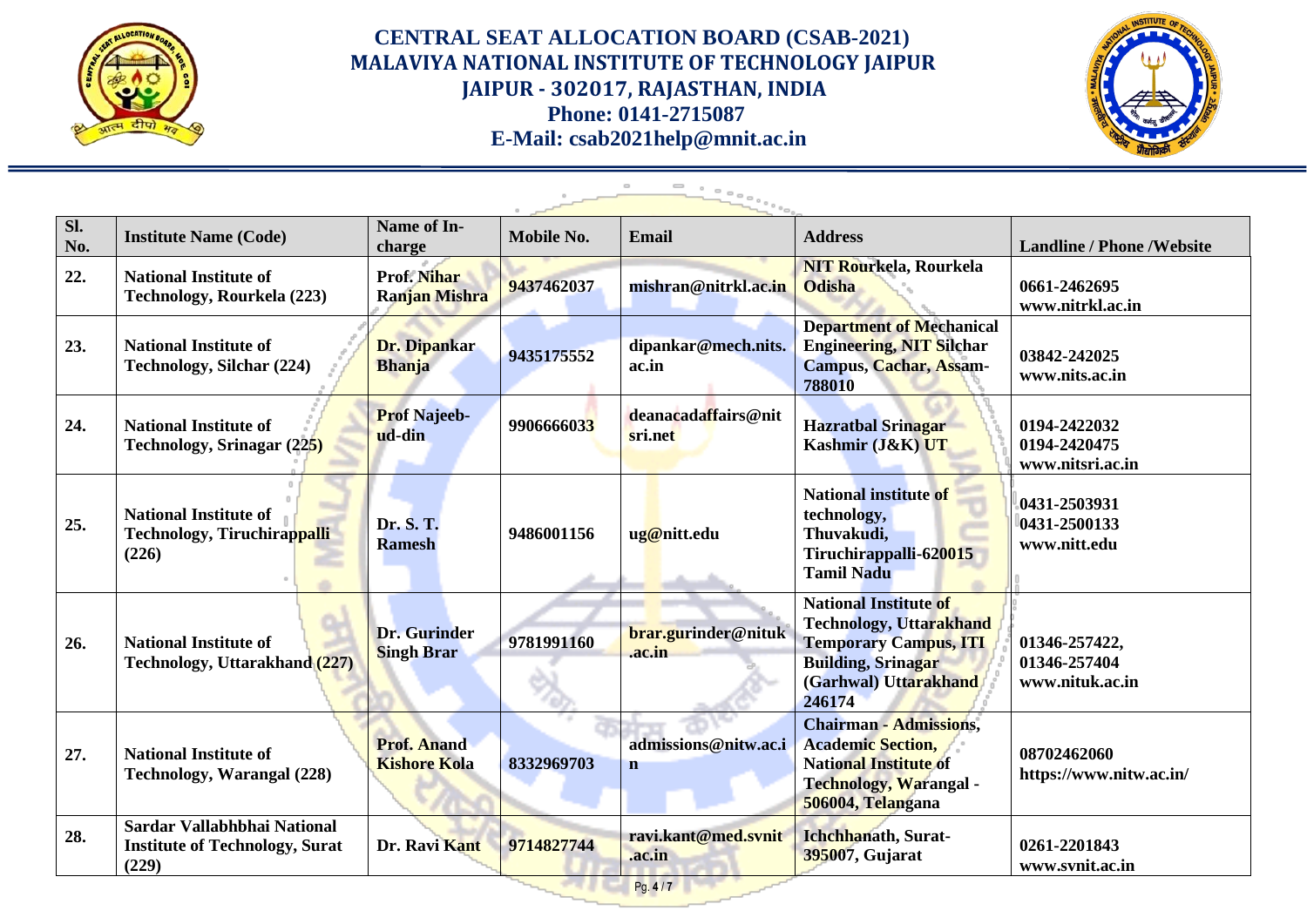



| Sl.<br>No. | <b>Institute Name (Code)</b>                                                                                                    | Name of In-<br>charge                 | Mobile No. | Email                             | <b>Address</b>                                                                                                                | <b>Landline / Phone / Website</b>                |
|------------|---------------------------------------------------------------------------------------------------------------------------------|---------------------------------------|------------|-----------------------------------|-------------------------------------------------------------------------------------------------------------------------------|--------------------------------------------------|
| 29.        | <b>Visvesvaraya National Institute</b><br>of Technology, Nagpur (230)                                                           | Dr. Rashmi V.<br><b>Uddanwadiker</b>  | 9881239509 | rvuddanwadikar@m<br>ec.vnit.ac.in | Visvesvaraya National<br><b>Institute of Technology,</b><br>South Ambazari Road,<br><b>Nagpur 440010</b>                      | 91-712-2801156<br>https://vnit.ac.in             |
| 30.        | <b>Indian Institute of Engineering</b><br><b>Science and Technology,</b><br>Shibpur $(232)$                                     | Dr. Asok Adak                         | 7001834983 | asok@civil.iiests.ac.i<br>n       | College Road, B. Garden,<br>Shibpur, Howrah 711103                                                                            | 033-26684561 www.iiests.ac.in                    |
| 31.        | Atal Bihari Vajpayee Indian<br><b>Institute of Information</b><br><b>Technology &amp; Management</b><br>Gwalior (301)           | <b>Prof. Karm</b><br><b>Veer Arya</b> | 9406967661 | kvarya@iiitm.ac.in                | Room No. 110, D-Block,<br><b>ABV-IIITM Gwalior</b>                                                                            | 0751-2449830<br>https://www.iiitm.ac.in          |
| 32.        | <b>Indian Institute of Information</b><br><b>Technology Allahabad (309)</b>                                                     | Dr Manish<br>Goswami                  | 9792947813 | adean.aaa@iiita.ac.in             | <b>IIIT Deoghat, Jhalwa,</b><br>Allahabad prayagraj<br>211012                                                                 | 0532-2922115<br>www.iiita.ac.in                  |
| 33.        | <b>Indian Institute of Information</b><br>Technology, Design &<br><b>Manufacturing, Kancheepuram</b><br>(310)                   | Dr. B. Chitti<br><b>Babu</b>          | 9840126942 | bcbabu@iiitdm.ac.in               | <b>IIITDM Kancheepuram,</b><br>Melakkottaiyur, Off<br>Vandalur Kelamb <mark>akkam</mark><br>Road, Kandigai, Chennai<br>600127 | 044-2747-6377,<br>9025810603<br>www.iiitdm.ac.in |
| 34.        | Pt. Dwarka Prasad Mishra<br><b>Indian Institute of Information</b><br>Technology, Design &<br><b>Manufacture Jabalpur (311)</b> | Vijay Kumar<br><b>Gupta</b>           | 6268371310 | dean.acad@iiitdmj.a<br>c.in       | PDPM IIITDM Jabalpur,<br>Dumna Airport Road,<br>Post: Khamaria, Jabalpur<br>$-482005$                                         | 7612794035, 6268371310<br>www.iiitdmj.ac.in      |
| 35.        | <b>Birla Institute of Technology,</b><br>Mesra, Ranchi (402)                                                                    | <b>Prof. Sudip</b><br>Das             | 7258014124 | sudipdas@bitmesra.<br>ac.in       | <b>Office of the Dean,</b><br><b>Admission Accreditation</b><br>and <b>Coordination</b>                                       | 0651-2275868<br>www.bitmesra.ac.in               |

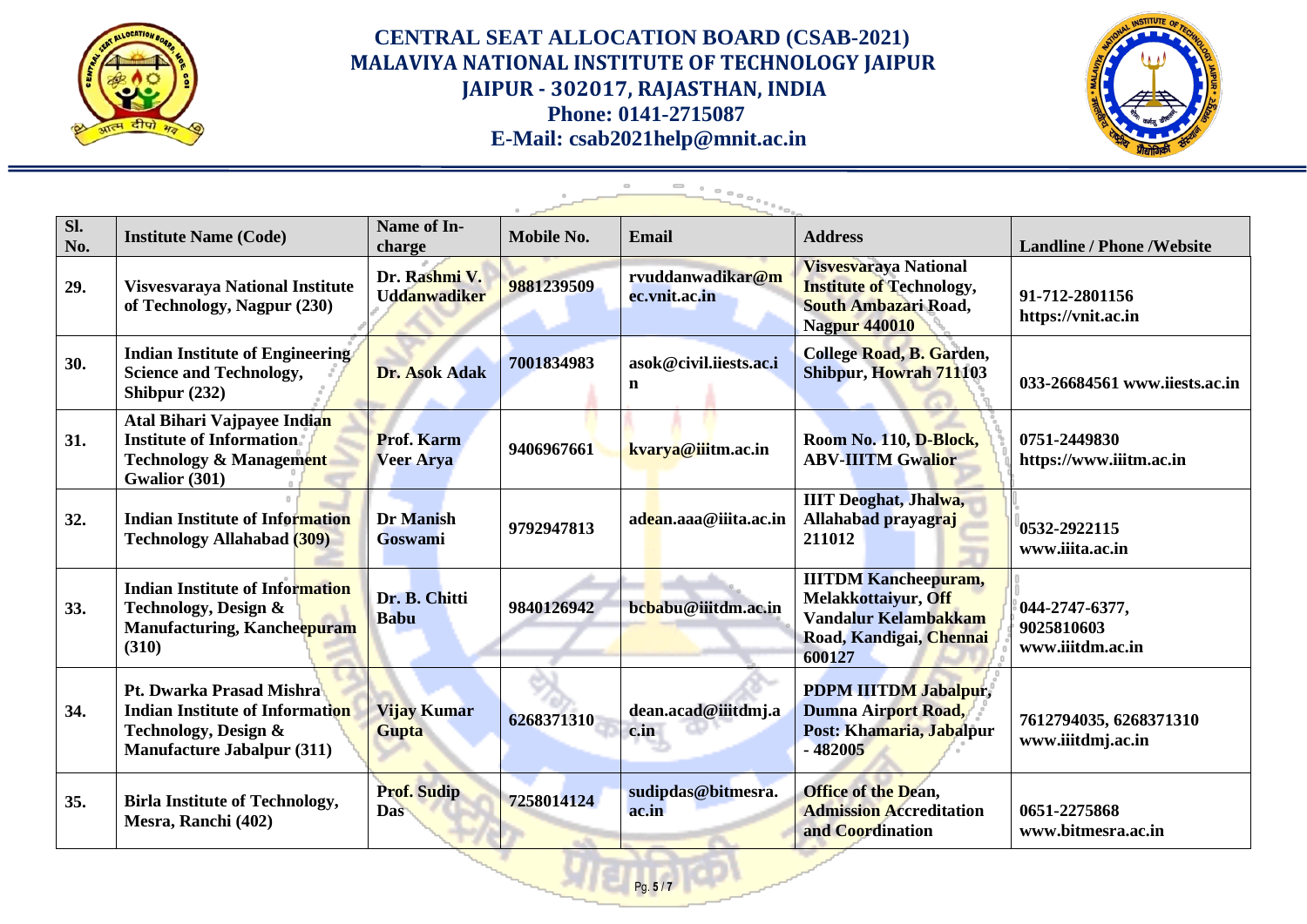



| SI.<br>No. | <b>Institute Name (Code)</b>                                                 | Name of In-<br>charge              | Mobile No. | <b>Email</b>                 | <b>Address</b>                                                                                                                                                                                                        | <b>Landline / Phone / Website</b>             |
|------------|------------------------------------------------------------------------------|------------------------------------|------------|------------------------------|-----------------------------------------------------------------------------------------------------------------------------------------------------------------------------------------------------------------------|-----------------------------------------------|
| 36.        | Gurukula Kangri<br>Vishwavidyalaya, Haridwar<br>(403)                        | Dr. M. M.<br>Tiwari                | 7300761272 | murli.tiwari@gkv.ac.<br>in   | <b>Faculty of Engineering &amp;</b><br>Technology, Gurukula<br>Kangri Vishwavidyalaya,<br><b>Haridwar - 249404</b>                                                                                                    | 9455025008<br>www.gkv.ac.in                   |
| 37.        | Sant Longowal Institute of<br><b>Engineering and Technology</b><br>(410)     | <b>Dr.</b> Mandeep<br><b>Singh</b> | 9815616326 | chairmanset21@gma<br>il.com  | <b>SANT LONGOWAL</b><br><b>INSTITUTE OF</b><br><b>ENGINEERING &amp;</b><br><b>TECHNOLOGY,</b><br>LONGOWAL-148106,<br><b>DISTRICT SANGRUR</b><br>(PUNJAB)                                                              | 01672-280072<br>www.sliet.ac.in               |
| 38.        | <b>School of Engineering, Tezpur</b><br>University, Napaam, Tezpur<br>(412)  | Dr. Laxmikant<br>S. Badwaik        | 9957184357 | tucsab@tezu.ernet.in         | <b>School of Engineering,</b><br><b>Tezpur University,</b><br>Napaam, Tezpur, Assam                                                                                                                                   | 03712-275707<br>http://www.tezu.ernet.in/soe/ |
| 39.        | School of Planning &<br><b>Architecture Vijayawada (415)</b>                 | Y Srinivasa<br>Rao                 | 9502593300 | ysraoo@spav.ac.in            | <b>School of Planning and</b><br>Architecture, Vija <mark>yawada</mark><br><b>Institute of National</b><br><b>Importance, Ministry of</b><br><b>Education, Govt. of India</b><br>Sy. No. 4/4, ITI Road,<br>Vijayawada | 08662469466<br>www.spav.ac.in                 |
| 40.        | <b>Shri Mata Vaishno Devi</b><br>University, Katra, Jammu &<br>Kashmir (416) | <b>Dr.</b> Sumeet<br><b>Gupta</b>  | 9419201936 | sumeet.gupta@smvd<br>u.ac.in | <b>Shri Mata Vaishno Devi</b><br><b>University Katra J&amp;K</b>                                                                                                                                                      | 7006675899<br>www.smvdu.ac.in                 |
| 41.        | University of Hyderabad,<br>Hyderabad (421)                                  | <b>Devesh Nigam</b>                | 8374936663 | deveshnigam1@gmai<br>l.com   | <b>Controller</b> of<br><b>Examinations, University</b><br>of Hyderabad, Gachibowli,<br>Hyderabad-500046                                                                                                              | 040-23132101<br>www.uohyd.ac.in               |